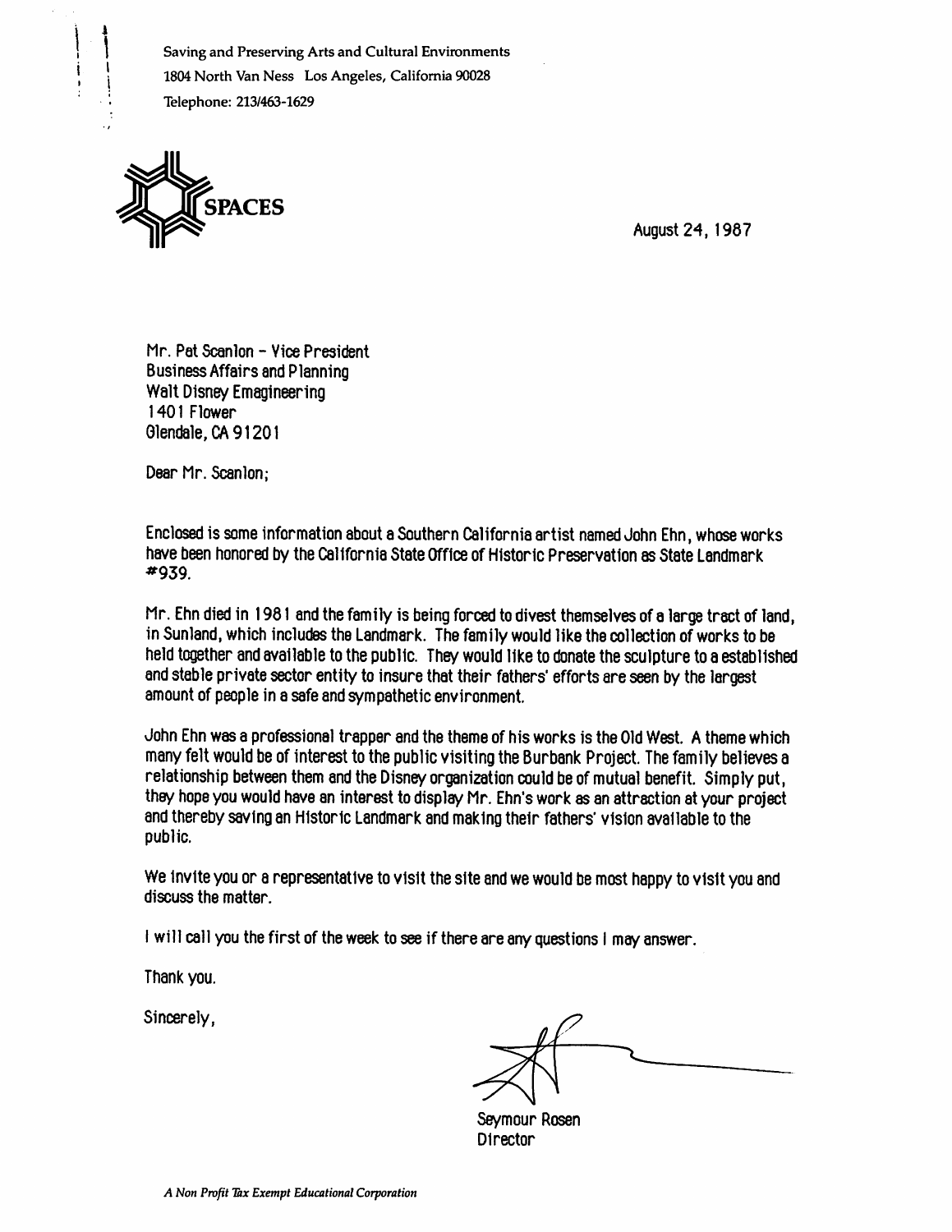## **JOHN EHN'S OLD TRAPPERS LODGE**

## CALIFORNIA STATE LANDMARK  $*$  939

## History-Description

In 1941, John Ehn moved his family to California, where he acquired some land at the edge of the Hollywood Burbank Airport and built a motel. In 1951 he started the construction of "Boot Hill Cemetery" a fantasy of life in the old West, in front of the motel. The project expanded with additions of Western artifacts and assemblage in different areas of the property. In 1981 the site was declared by the California State Office of Historic Preservation, California State Landmark \*939 under an omnibus nomination, "20th Century Folk Art Environments in California."

The site consists of 3 distinct areas...

1. Boot Hill - an approximate 36' x 45' area which consists of 20 reinforced concrete sculptures of various size the tallest of which is approximately 14' tall and 45 wooden or stone "tombstones."

2. Western artifacts, tools, animals, a 20'3" long by 2'4" high concrete wall w/ bas relief portraits, plus tableaux, and more cover the face of the two story office building and an adjacent area.

3. Office Interior - a series of 24 "memory boards" the biggest of which is  $3' \times 4'$ , an animal pelt, 12 small portrait sculptures, paintings, and framed photographs.

Most of the outdoor pieces on the site were recently restored. Some of the tombstones were refurbished the early part of this year Minimal maintenance is needed on other outdoor artifacts. All indoor assemblage and artifacts are in good condition.

The Landmark sits on 2 lots within the 2.6 acre site.

Mr. Ehns' work has appeared in museum exhibits and was shown at the San Francisco Museum of Modern Art, the Oakland Museum, the Triton Museum and has appeared in books and numerous magazine and newspaper articles and on television.